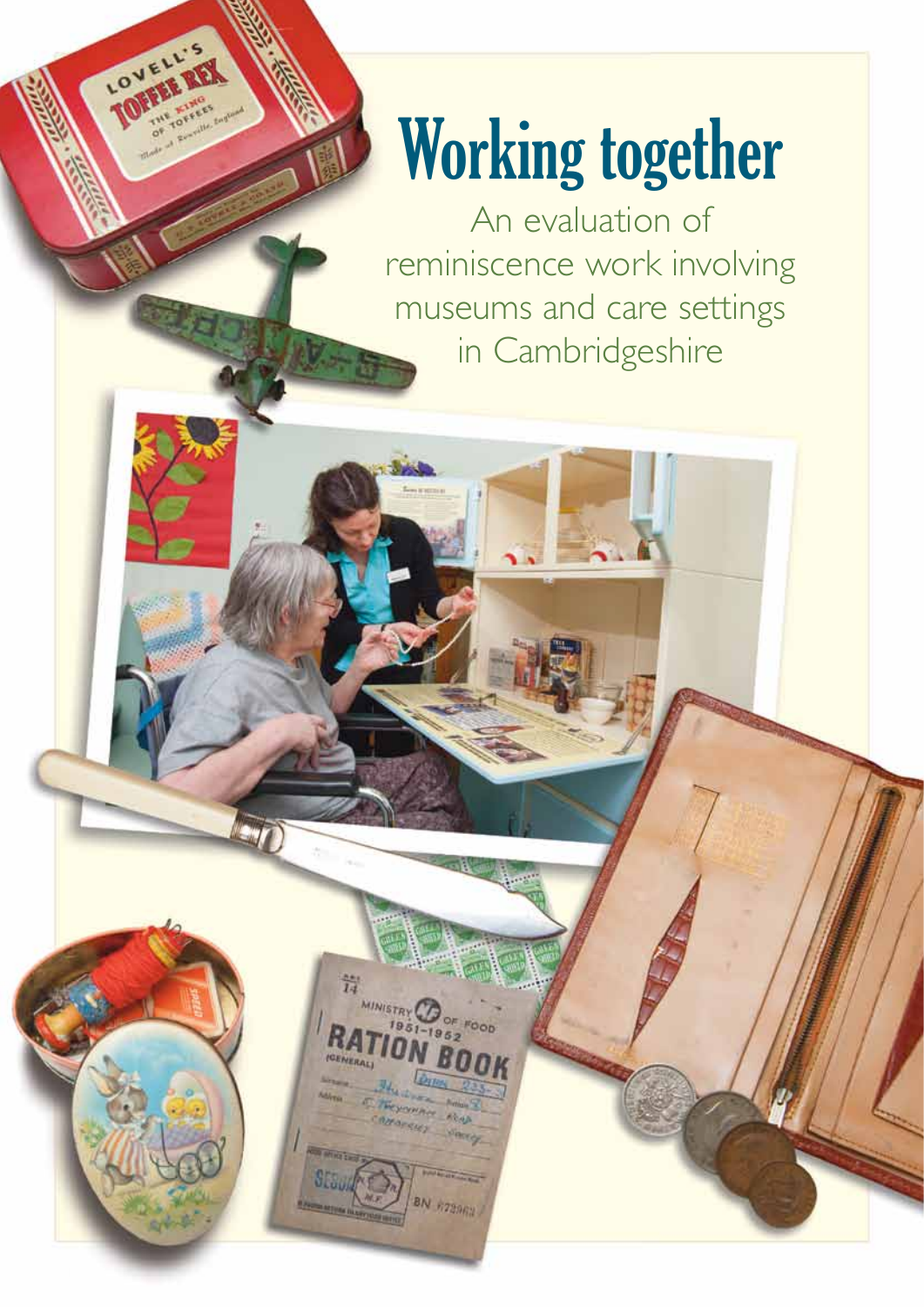# Introduction

This leaflet presents the key findings from a small scale evaluation of reminiscence activity provided by museums to care settings in Cambridgeshire, delivered through two Heritage Lottery Funded projects.

*Key Memories: Recollections of My First Home* (March 2008 – September 2009) a reminiscence project concentrating on the 1950's involving five museums from each of the Cambridgeshire Districts working with care partners.

*The Wide Skies Project*, is an ongoing project which aims to encourage and enable volunteers in nine smaller museums to deliver learning activities and reminiscence work.

This evaluation was commissioned by *Cambridgeshire Museums Advisory Partnership (CMAP)* as part of the East of England museum development programme funded by Arts Council England.

*Reminiscence involves using objects to prompt long term memory, stimulate conversation and engagement and to empower people to tell 'their story'. It is an approach that can be used with people of all ages which can also provide therapeutic benefits for people with dementia who have short term memory problems and may struggle to communicate. Reminiscence concentrates on what people can remember rather than what they cannot and if used sensitively and appropriately can aid well-being. At a time when statistics show that people are living longer and more people are living with dementia, reminiscence is an important person-centred approach which values a person's history. While Reminiscence is concerned with the process of remembering, Oral History is concerned with collecting memories by recording them in some way, with the person's written consent.*



# Evaluation aims and research methodology

The aims of this evaluative research were to assess the strengths, weaknesses and success factors in both projects and in particular the benefits for museums as providers and the health and social care sector as recipients of reminiscence work. Further aims were to gain an understanding of:

- partnership working
- how museum involvement can add value to the delivery of reminiscence activity
- the cost of reminiscence work for museums.

The evaluation also aimed to provide qualitative

*Dementia Care Mapping (DCM) is a standardised observational tool developed by the University of Bradford. DCM uses pre-set behaviour codes and looks for indicators of well-being relating to mood and engagement. Observations are made of the behaviour and well being of people in small groups and then scored with plus and minus scorings every 5 minutes usually over a period of 6 hours. The most positive observations are prioritised (+3 and +5) as DCM aims to identify good practice in person-centred care.* 

information that could be used to develop future projects and inform funding bids for further reminiscence work. The *Key Memories* project was evaluated retrospectively using unstructured and semi–structured interviews with a sample of partners from Health and Social Care and museums involved in the project.

The *Wide Skies* project was evaluated by assessing the current reminiscence work of the museums involved in care settings. This included interviews with partners, questionnaires, an assessment of evaluation forms following training and by three case studies using observational tools including Dementia Care Mapping (DCM).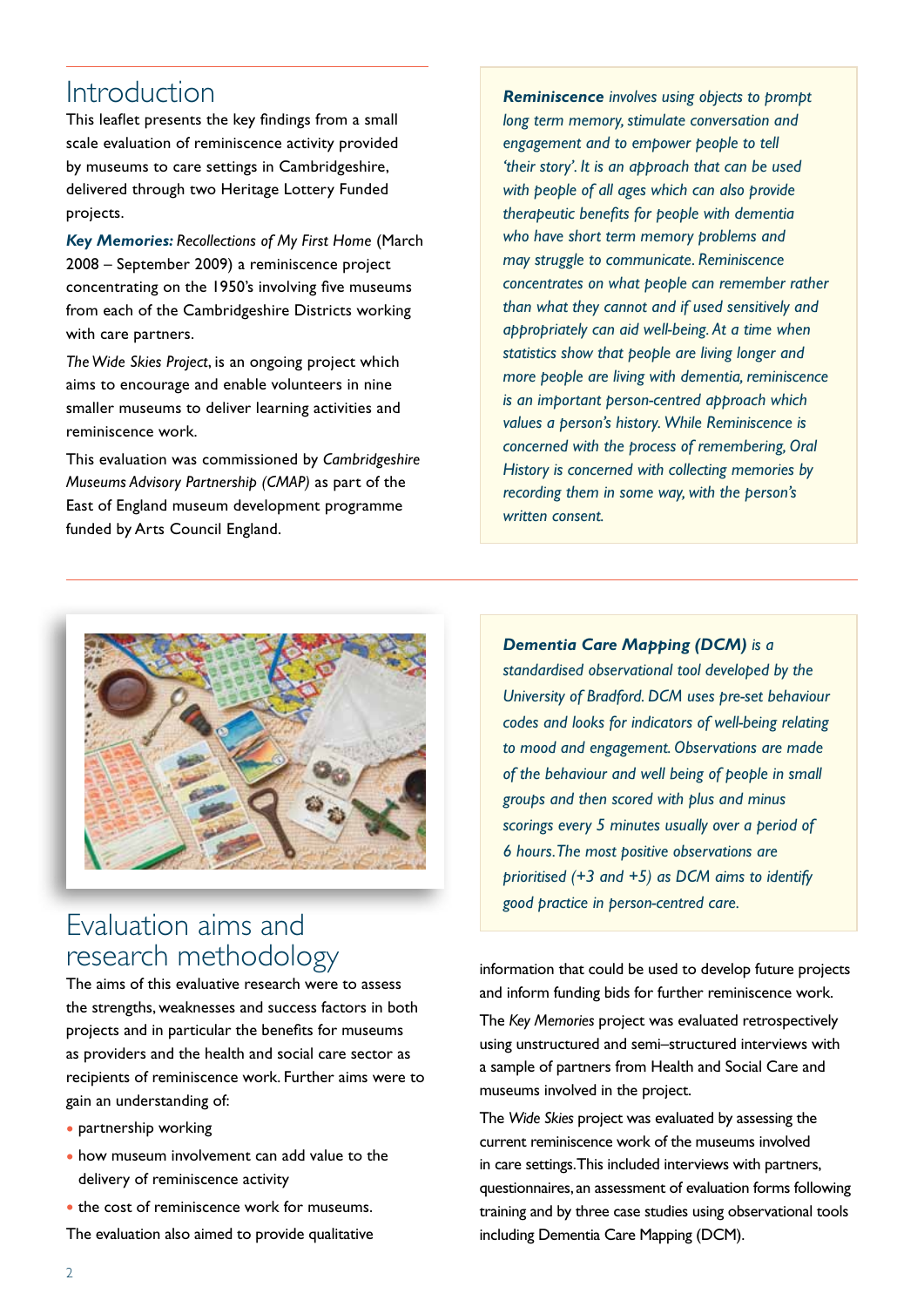# Overview of the *Key Memories*  and *Wide Skies* projects

*Key Memories* involved five museums and used a theme of *My First Home*. This was a multi-faceted project which included:

- the development of a reminiscence resource for each museum
- each museum developing a partnership with a care setting
- the delivery of five reminiscence sessions using the museum resource
- the development of a reminiscence resource for the care partners to use and keep in the care setting
- intergenerational reminiscence work with care settings and residents of new communities
- collecting oral history extracts from a small sample identified during reminiscence sessions
- a touring exhibition for museums and care settings which took the form of two interactive 1950's style kitchen cabinets filled with objects.

This process was supported with a series of training days for volunteers, museum and care staff *Key Memories* laid the foundations of structured reminiscence work in the





county. *Wide Skies* is an ongoing project involving nine museums in two cluster groups which aims to enable museum volunteers to improve learning and education provision via informal and formal activities. The delivery of reminiscence sessions and the provision of training and resources to enable this is an element of *Wide Skies*' work. Two table top sized dressing table resources filled with objects have been developed for use during reminiscence sessions.

The success of the *Key Memories* cabinet informed the interactive style of the new resources while the contents were collected in response to care workers requests during training. *Wide Skies* continues to build upon the reminiscence work initiated by *Key Memories* and so could be seen as a legacy of that project.

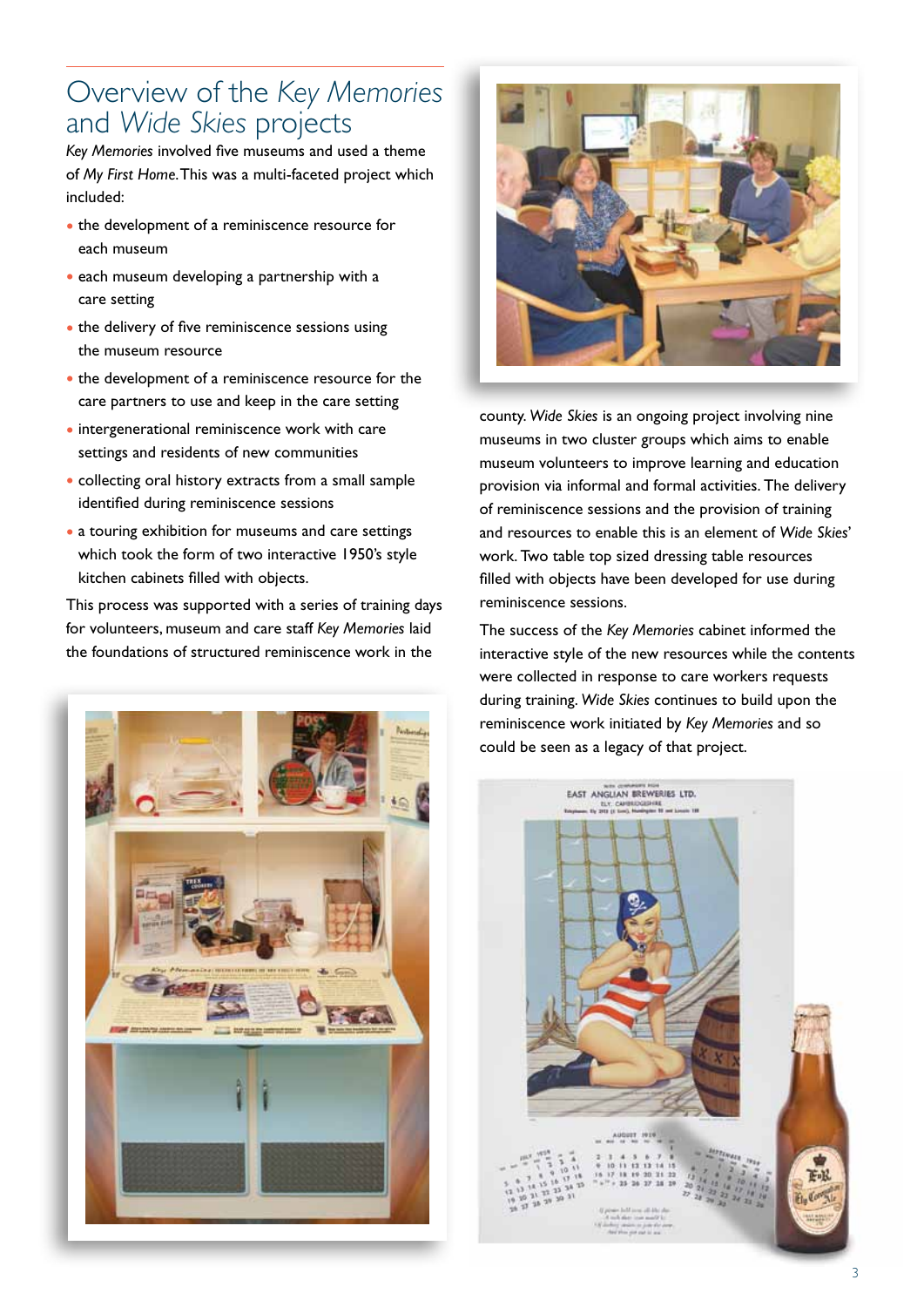# Evaluation Findings

#### **From the museum perspective:**

The evaluation showed that reminiscence was viewed as a way of raising the profile of the museums in the community due to their access to resources, staff knowledge and their interest in people's stories. Enabling people to connect to their memories was seen to be of particular importance to small local museums.

## *'Museums should be selling themselves as centres for reminiscence. People should be able to come in and refresh memories, 'look at this', 'I remember that…'* museum worker

Most staff and volunteers found reminiscence work rewarding and a way of understanding different audiences.

## *'For me it has been a real eye opener, and a really useful education as well… but it's made me more aware of the audiences who come to the museum and the physical difficulties*

#### *they face.'* museum worker

Creative reminiscence work has included sessions combined with afternoon tea parties with old china and cakes and the use of the 1950's interactive kitchen cabinet displays which proved popular in care settings and continue to be used regularly. Partnership working was also developed with Mental Health Trainers from Cambridgeshire and Peterborough NHS Foundation Trust who used a cabinet during staff training.

## *'It had an immediate response because of how it looked and it reminded them of a piece of their own furniture.'*

## *'Inspired idea, and the whole thing was brilliantly run'* museum worker

Sometimes the delivery of sessions proved difficult; some volunteers and staff not used to people in care settings or working with people with dementia found the work upsetting, not all memories recalled were good ones and some people felt concerned about their role (often those more interested in oral history). The observation of sessions showed that museum workers exhibited high levels of skill when reminiscence is done well but undervalued their contribution. Interviews showed that some people experienced difficulty starting and maintaining conversations with groups they saw as challenging due to their level of need or ability, however sessions were also seen as upbeat and enjoyable.

#### *Key Facts*

*All five Key Memories museums found and worked with a care partner.*

*At least five sessions were delivered by four museums.*

*All five museums recruited volunteers to deliver their sessions and develop museum resources made up of new objects and items from their collections.*

*Four museums from the Key Memories project still carry out reminiscence sessions, although there has been no ongoing contact between museums and the care settings they worked with in the project.*

*One museum has integrated reminiscence and memory into its outreach events and exhibitions.*

*One museum is now actively collecting items for reminiscence work and has changed its collecting policy.*

The need for a skilled lead person to co-ordinate, recruit and work with less experienced volunteers was shown along with the importance of informal debriefing after each session so that feelings of museum workers, both positive and negative, could be expressed and were not ignored. The need to recruit the right type of volunteers who are prepared to work with people with more advanced dementia was also expressed.

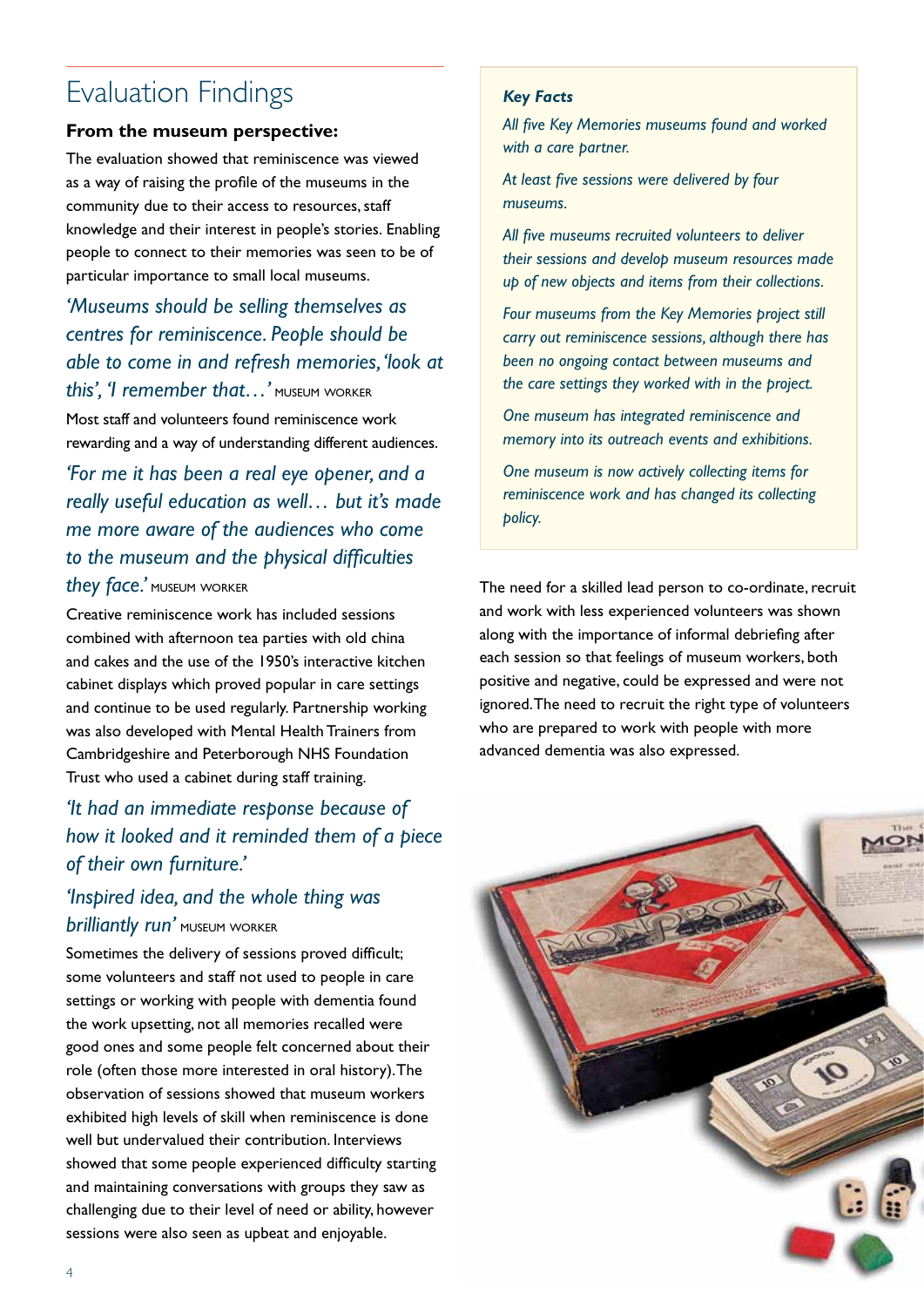### **From the health and social care worker perspective**

Reminiscence activity was valued and care staff expressed a desire for museums to play a role in facilitating reminiscence alongside the reminiscence care settings deliver themselves. Museums were seen to offer an unbiased view of the older people participating and expert knowledge of historical objects which care staff, particularly new or younger staff, felt they did not have.

## *'Volunteers come in as fresh faces; this can be a benefit as they provide something different for residents, some of whom may not receive visitors.'* care worker

Museums were seen as providers of resources and facilitated reminiscence sessions. Care staff can play an important role in supporting museum reminiscence work by assisting in sessions, advising on numbers of residents, topics to avoid, and the ability levels of participants. Having a good working relationship between museums and the care setting was seen as integral to the smooth running of sessions. Problems arose when care staff did not understand what reminiscence work entails, the role the museum would play and brought too many people to sessions.

Museum delivered reminiscence was seen as different to reminiscence delivered in-house by care staff. Museum involvement was seen to 'lift the atmosphere' and add to the social occasion.

One care home felt that their inclusion in the *Key* 





*Memories* Project had helped them receive an additional star rating received during an inspection at the time.

#### **From the older person's perspective**

The evaluation noted the positive reactions of older people reminiscing, such as people receiving attention, having contact with other people, appearing to feel valued and improved body language.

## *'The information we found out was really interesting, when people start telling you their stories, their eyes light up, it's very rewarding, it's lovely'* museum worker

The findings of the mapping exercises provide additional information on the impact of reminiscence activity on the well-being and mood of older people.

# Dementia Care Mapping results.

The first two case studies observed using DCM involved museum workers and residents from two residential homes working with the dressing table resources from *Wide Skies*. The third case study observed a museum worker reminiscing with day centre users looking at a basket of museum objects.

*Case study 1* Four residents (two men and two women) were mapped for about one hour and codes were taken at 5 minute intervals. All participants experienced often high levels (+5) of well-being and engagement as a result of the reminiscence activity. The highest well-being levels were observed when objects triggered past life memories and this was experienced at several points during the session. Museum workers exhibited good levels of skill when working with residents, one man with quite traumatic memories was able to recall positive memories when looking at and handling objects with the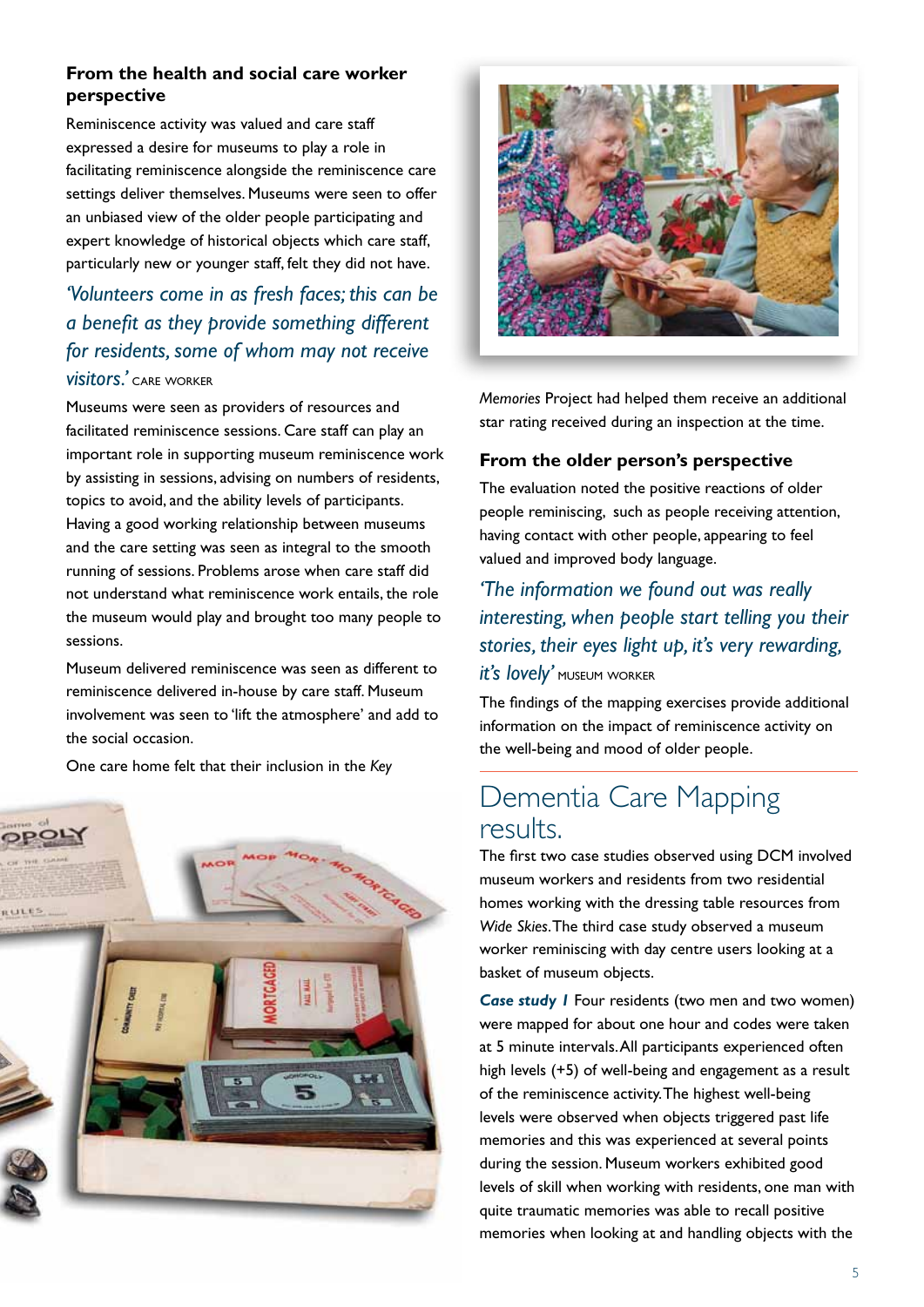museum worker. People told anecdotes from their past, there was evidence of laughter, smiling and articulation (interaction with others). Care Home staff later commented that residents had commented positively about the session later in the day.

*Case Study 2* Three ladies within a larger group were observed during the reminiscence session and codes were taken at 5 minute intervals. This mapping showed neutral (+1) considerable (+3) or high levels (+5) of well-being throughout although there were fewer +5 codes than in Case Study 1. A negative code (-1) was noted for participants showing disengagement (withdrawn and out of contact) and anxiety, but these were only coded for short periods of time, such as one time frame of 5 minutes. During the session there was evidence of engagement with objects; trying on hats and jewellery and rummaging in a 1950's handbag. There was also evidence that reminiscing was not sustained partly because the seating arrangement (chairs turned away from the group) prohibited continued engagement.

*Case Study 3* Four people with dementia (three women and one man) attending a day centre were mapped for one hour and ten minutes while reminiscing in a museum worker led session. Codes were taken at 5 minute intervals. Museum objects prompted a range of responses; discussion, pleasure in recalling memories and listening to each other. Two people in particular scored +3 and +5 codes. One lady struggled with direct questions which she may have found testing; another lady responded with rhythmic, repetitive phrases and sing song language while engaging with the objects, both highlighting the specific individual needs of some people with dementia. The museum worker leading the session found working with a group with particular needs whom she had not met before challenging. While day centre staff were in the session, more detailed planning beforehand may have helped them play a more supportive role. However, the well-being of group members was noted by day centre staff:

*'…for those moments, those people are sharing of themselves and being listened to, which can only be wonderful and beneficial. '* 

## What we can learn from the mapping exercise

#### **Development points**

• Museum objects can be used to aid the recall of positive memories about a person's life. When recalling their



own life memories well-being indicators tend to rise. This approach supports current strategies which emphasise the importance of valuing a person's life history.

- The sensory nature of objects should always be valued; their tactile nature, sounds they make, any smell they may have, and their shiny colours. These can be used as points of engagement.
- A relaxed approach, allowing people time to look, touch, handle, try on and use is important.
- •'Mimicking' or demonstrating how objects were used can support the accessing of memories.
- All people should be involved and where people have a high level of need they are given one-to-one or oneto-two support within this group. It is important to recognise that some people will need more support than others. Care staff can help to engage more reserved participants and people with specific needs.
- Practical aspects of the session require attention: the arrangement of chairs so that people can see each other and hear what is going on and the removal or reduction of background noise such as radio or television.
- Joint planning between museum and care staff before sessions can help everyone play a clear role in facilitating reminiscing.

*\*DCM for this evaluation was used as an observational mapping exercise. Normally people are observed over a 6 hour period. For this evaluation observations were made for much shorter periods of time during the case studies. Consequently the results shown in the report should not be regarded as clinical proof but as additional supporting data to consider when looking at the impact of reminiscence work."*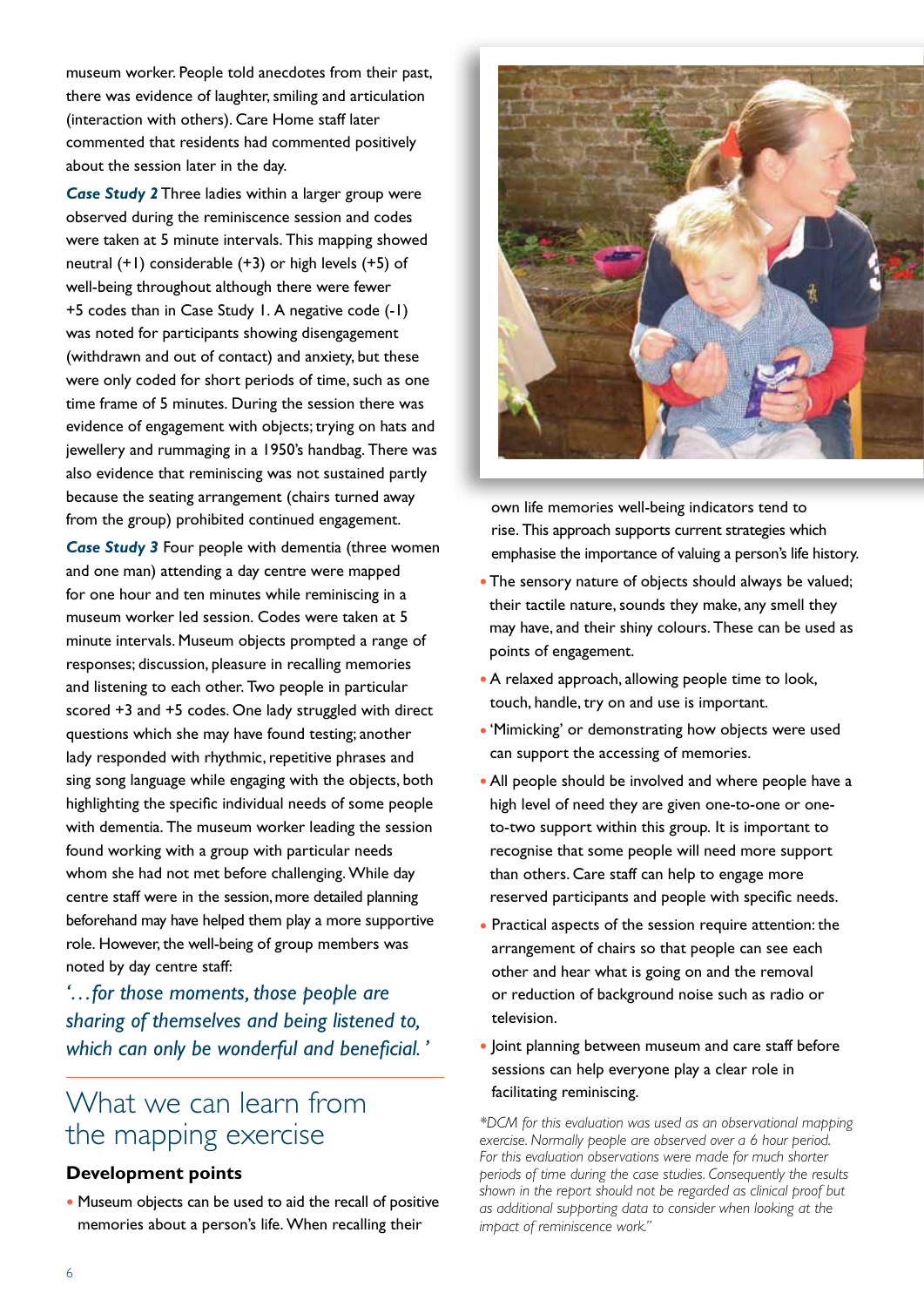

## Working Together: areas of consideration for museums and care settings

The evaluation showed a desire on all sides to work together. The following suggest guidelines for working practice:

Museum-led reminiscence activity can have valuable outcomes for museums, care settings and the older people participating therefore good reminiscence work should be encouraged.

Differentiation needs to be made between reminiscence and oral history particularly if museums have a history of engaging in the latter so that everyone is aware of the purpose of reminiscence work.

A shared understanding of the nature of reminiscence work, its therapeutic values and the roles that museums and care setting partners should play in the delivery process is crucial to successful partnership working.

Delivering within care settings to people with a high level of need required skill, time and resources and the case studies show how important attention to detail is. Therefore, museums should consider this before embarking on a reminiscence session.

Building and maintaining good working relationships is important. This could be achieved by developing, ongoing clear communication channels, and understanding each others particular needs and objectives. Increased information, providing opportunities for partners to learn together by joint training, museums helping care partners

to develop their own resources and including everyone (museum and care workers) in debriefing time following sessions are possible ways of achieving this. Asking older participants what they enjoyed about the session can also help partners to plan and deliver good reminiscence work.

Many factors can contribute to successful reminiscence work however the practicalities of working (seating, space, noise levels) should be discussed together so that all partners are working to the same end; creating a worthwhile experience for older participants.

Training is important to the delivery of reminiscence work and projects of this type, to provide the basic skills which will then be built upon by the actual delivery process.

Staff commitment is crucial to sustained and successful reminiscence work. From the museum perspective this can involve recruiting and supporting volunteers who may have little or no experience in this work. This can be time consuming and requires skill which some smaller museums may find hard to maintain. Full consideration of the time inputted by voluntary and part-time staff is important. From the care setting perspective, the commitment of staff to support and work alongside visiting museums is important, requiring time and a willingness to be involved.

*Key Facts: Costing a reminiscence session. Interviews with five museums showed that the main organiser of reminiscence sessions spent 4.25 hours per session organising, travelling time, setting up, delivering the session and clearing up afterwards. Assistant volunteers spent 2.5 hours per session. In monetary terms this was estimated to come to a total of £95 per session for the organiser and £16.50 for assistants.* 

Marketing of the resources and service available was identified as an important issue for small museums. CMAP has developed a leaflet outlining museum reminiscence provision in the county.

Reminiscence work is costly in terms of delivery time and the continued provision of resources. A sustainable business model devised by all partners for delivering reminiscence work should be investigated

further if reminiscence work is to be funded and continued in the longer term.